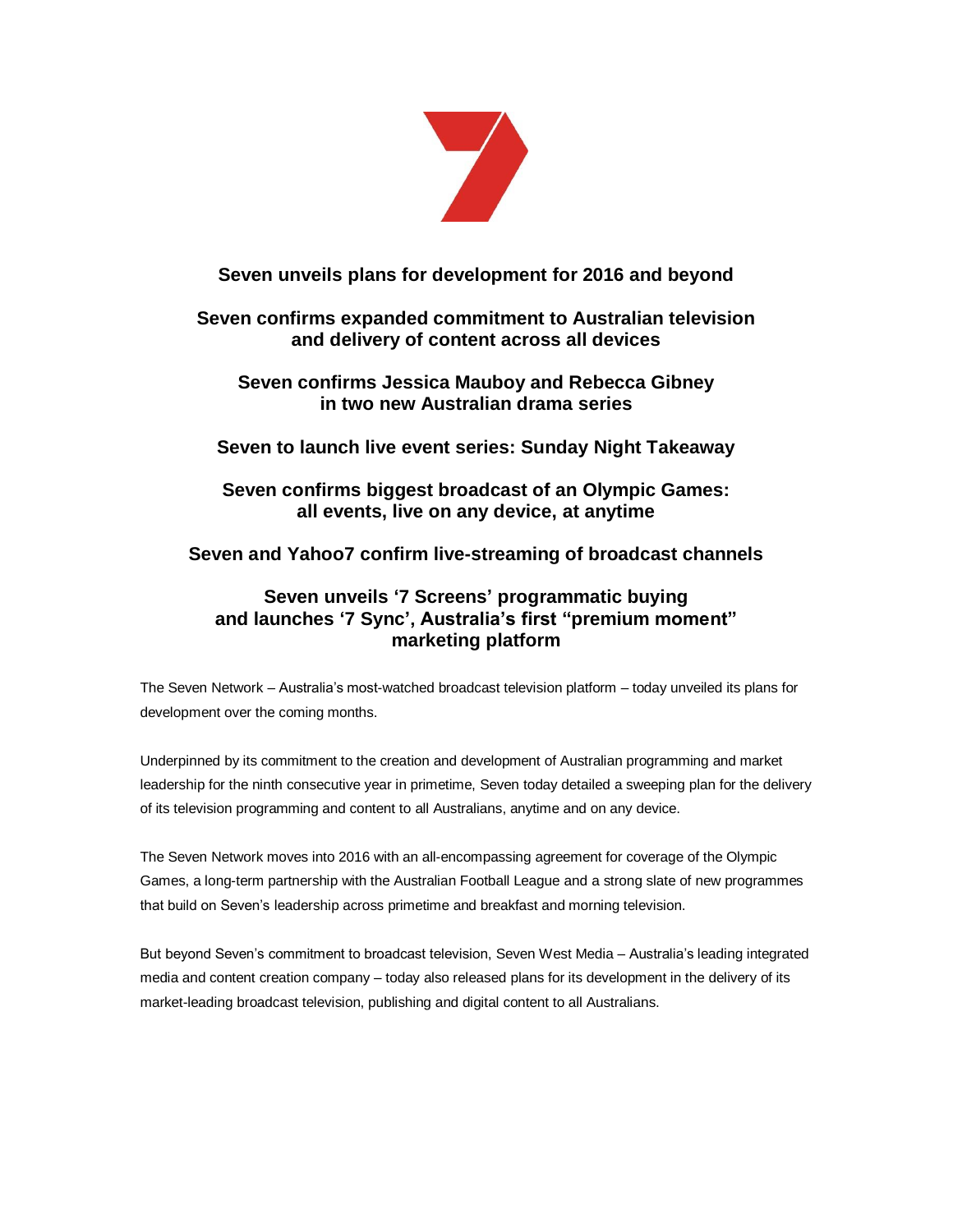Commenting, Tim Worner, Seven West Media's Chief Executive Officer and Managing Director, said: "We are a content company. We deliver audiences. We are everywhere. And we are delivering our content to our audiences anywhere, anytime, on any device. We are a driving force in the development and delivery of content in a changing communications landscape and we will continue our transformation and integration of our content businesses across broadcast television and publishing, subscription and advertising-funded video-on-demand, live streaming and other forms of content delivery. What drives our business now and into the future is our ability and creativity in content and our ability to deliver our audiences to our advertisers."

Commenting, Kurt Burnette, Seven West Media's Chief Revenue Officer, said: "We are the home of many of Australia's best performing media businesses across broadcast television, publishing, online and mobile, with an increasing presence in video on demand. Importantly, our planning is driven by ensuring we continue to secure the audiences advertisers are seeking, no matter how or where our audiences engage with our content. We are well-placed for 2016 and beyond."

## **New on Seven in 2016**

Seven today confirmed a number of new programmes that will underpin the network's commitment to Australian programming, including Jessica Mauboy in THE SECRET DAUGHTER, Rebecca Gibney in WANTED, and the much-anticipated mini-series, MOLLY. Also new to Seven is the new live event series SUNDAY NIGHT TAKEAWAY and the provocative new formats KISS BANG LOVE and THE DAY THE CASH CAME.

Commenting, Angus Ross, Seven's Director of Network Programming, said: "We will use the two best launch platforms available - the Australian Open tennis and the Olympic Games - to unleash more new Australian programming than ever before. These new shows will join the returning juggernauts of MKR and House Rules as just some of the building blocks that we've mapped out to deliver audience growth in 2016. Seven will be a more dominant number one in 2016."

Commenting, Brad Lyons, Seven's Director of Network Production, said: "We are more committed to Australian production than ever. The number of hours we produce continues to grow and in 2016 we will be launching more new shows than ever before. We look forward to detailing further new Australian commissioned and produced projects in the coming months."

### **The Olympic Games**

Seven is set to deliver the most technologically advanced coverage of any event to all Australians with its all-encompassing coverage of the Olympic Games in Rio. The Olympic Games in Rio are the first Games for Seven as part of an historic, long-term agreement for all-encompassing coverage of the Olympic Games over the coming decade. Seven's agreement with the International Olympic Committee delivers free broadcast television and subscription television rights, and expands beyond television to Seven's online, mobile and social platforms. Seven has also secured radio broadcasting rights.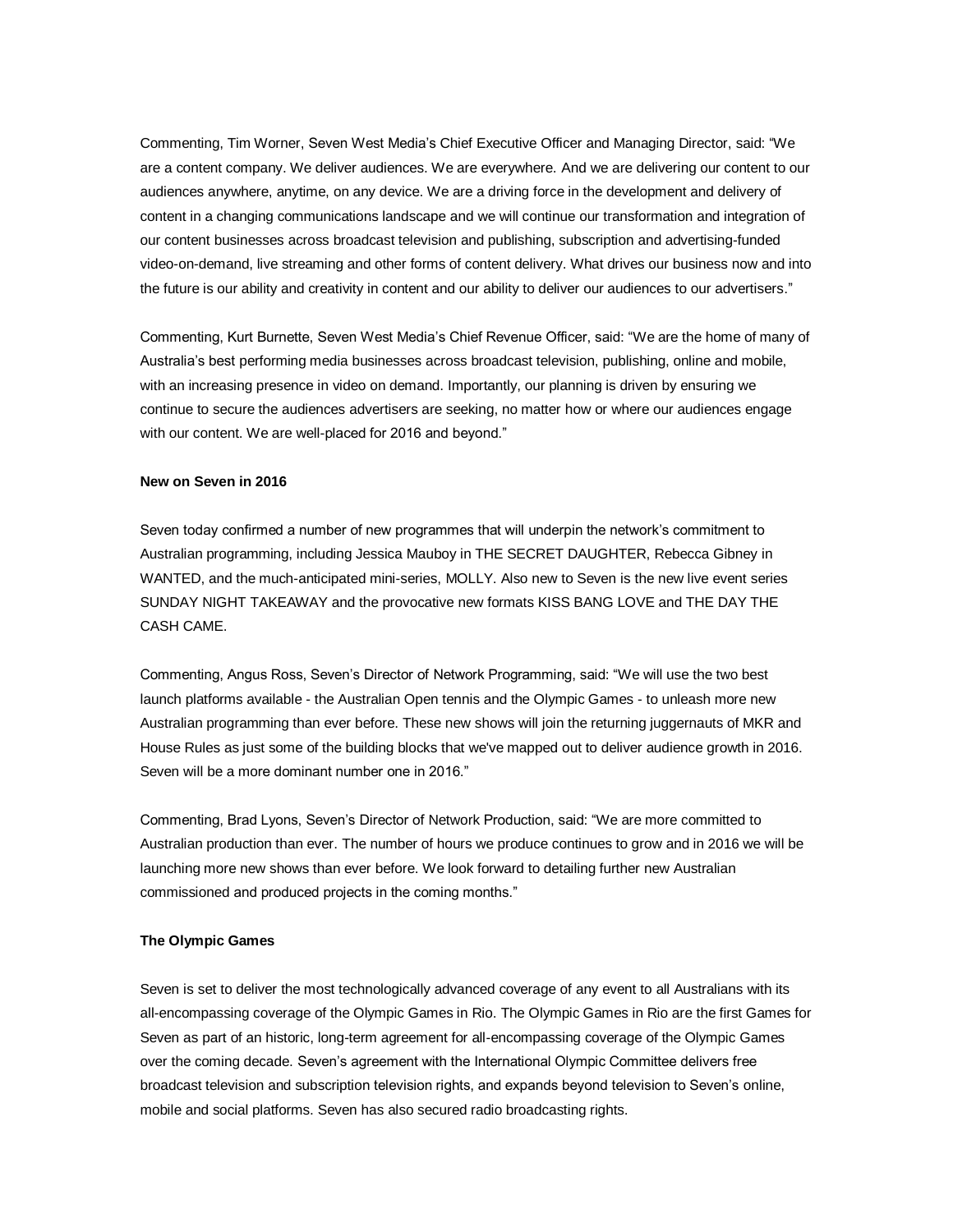Under the unprecedented new agreement, Seven will broadcast the Games of the XXXI Olympiad in Rio de Janeiro in 2016, the XXIII Olympic Winter Games in PyeongChang in 2018 and the Games of the XXXII Olympiad in Tokyo in 2020. Underlining this new partnership is an option which, if exercised, extends the rights to include the XXIV Olympic Winter Games in 2022 and the XXXIII Olympic Games in 2024.

Commenting, Mr Worner said: "Seven will create and deliver the most comprehensive, technologically advanced, multi-platform coverage of the Olympic Games to all Australians on any communications device. We are ready. The Olympic Games will be a remarkable platform for Seven as we continue to move forward as a media company, developing new content and building new businesses which will drive our future as Australia's leading integrated media and communications business."

## **Anywhere, Anytime, Any Device**

Seven West Media today released details of 7 Sync. 7 Sync is a "premium moment marketing platform" that will deliver content and brands across mobile and social media "in sync" with Seven's live programme broadcasts.

Commenting, Clive Dickens, Seven West Media's Chief Digital Officer, said: "We know that consumers love using their mobiles whilst enjoying our shows on television. 7 Sync ensures that the creative and the objectives of our partners and sponsors are carried across all companion devices exclusively 'in sync' with our broadcast."

In another landmark digital development, Seven and Yahoo7 will soon also commence live-streaming of three broadcast television channels – Seven, 7TWO and 7mate - across all delivery platforms, 24/7. The launch of this new initiative builds on Seven's market-leading AVOD service, PLUS7 from Yahoo7. PLUS7 will now deliver Live and Catch-up, complementing the company's expanding presence in SVOD with its Presto partnership with Foxtel.

## **Seven Launches Programmatic**

Seven West Media today unveiled plans for 7 Screens, Seven's programmatic solution for advertising agencies and marketing partners. Seven's move into "programmatic buying" will allow advertisers and agencies to connect their brands and campaigns across Seven's media platforms in real-time through data and analytics.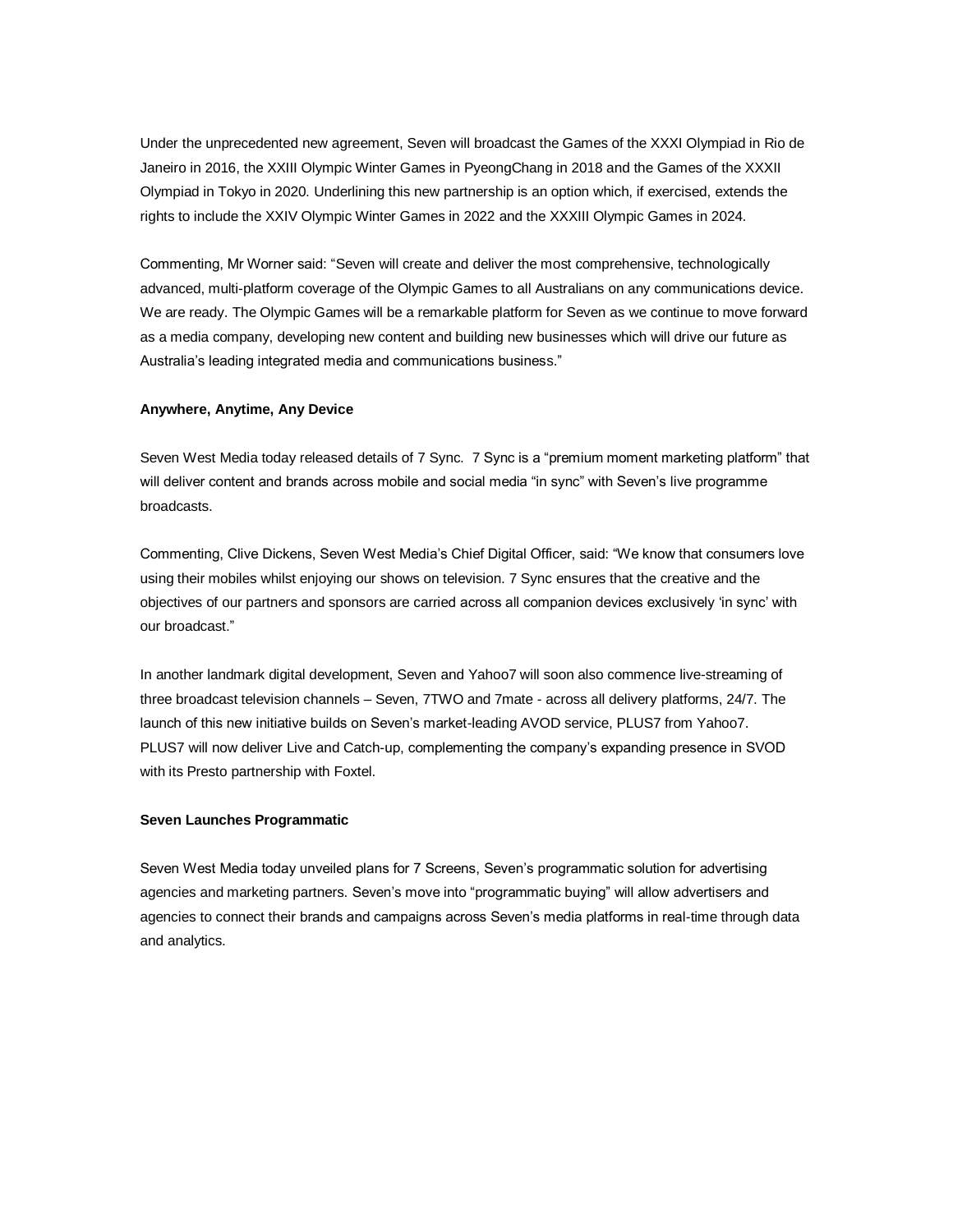### **Seven Delivers Leadership in Sports**

Seven is focused on delivering the biggest sports events to all Australians. Seven is the network of the Australian Football League and the Olympic Games. Seven's long-term partnerships confirms the company's leadership in sports television with the network continuing to dramatically expand its coverage of major sports across its three digital broadcast television channels and accelerate coverage across online, mobile and other emerging forms of content delivery.

Seven's commitment to an expanding presence in sports builds on the network's unprecedented new agreement with the International Olympic Committee. Seven is the network of the Games of the XXXI Olympiad in Rio de Janeiro in 2016, the XXIII Olympic Winter Games in PyeongChang in 2018 and the Games of the XXXII Olympiad in Tokyo in 2020. Seven is also the home of the Paralympic Games in Rio in 2016 and the Commonwealth Games on the Gold Coast in 2018.

Seven's agreements for the Olympic Games, Paralympic Games, European Games, Commonwealth Games on the Gold Coast and the World Swimming Championships join the company's long-term commitment to the National Football League, including the Super Bowl; The US Masters; Royal Ascot and Wimbledon as major international sports franchises for Seven.

Seven also has all-encompassing agreements for coverage of the Australian Football League Premiership Season, Finals Series, the Grand Final and Brownlow Medal, and the local Australian Rules Football competitions, the West Australian Football League, the Victorian Football League and the South Australian National Football League; the Bathurst 12 Hour Endurance Race; all major horse racing events including the Sydney Easter Carnival, the Melbourne Spring Racing Carnival and the Melbourne Cup Carnival; the Sydney-Hobart Yacht Race; all major Australian golf tournaments; the Stawell Gift, the Cadel Evans Great Ocean Road Race; the New South Wales Shute Shield in Rugby; all major iron man and triathlon events; the Gold Coast Marathon; and all major tennis tournaments in Australia including The Australian Open and The Davis Cup. Seven also recently secured all-encompassing rights to swimming in Australia and is the network of the Australian Swimming Championships.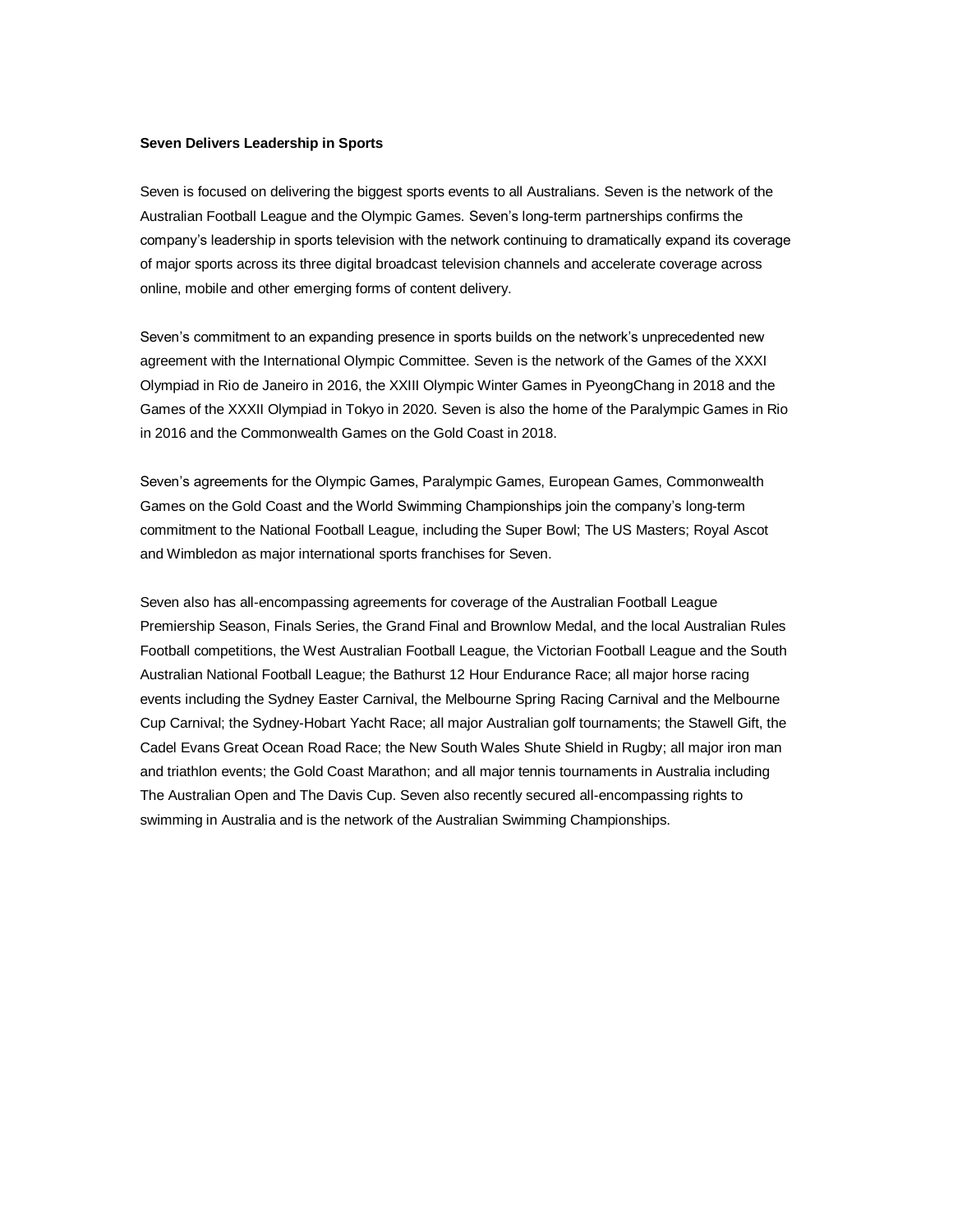### **Seven in 2016 – Television Programming**

#### **New Australian Drama**

## **THE SECRET DAUGHTER**

In her first major television role, ARIA and AACTA-winning singer, songwriter and actress, **Jessica Mauboy,** will star in THE SECRET DAUGHTER, a contemporary family drama produced by Screentime, a Banijay Group company, for the Seven Network. In an original story developed specifically for her, Jessica will portray a part-time country pub singer whose chance meeting with a wealthy city hotelier triggers a series of events that will change her life forever. A feel-good drama which explores the very different Australian worlds of 'the haves' and 'the have nots', THE SECRET DAUGHTER is full of heart, humour, romance and plenty of music. They say you can't choose your family, but what happens when a family chooses you? THE SECRET DAUGHTER goes into production next year.

### **WANTED**

It's Rebecca Gibney as you've never seen her before in a gripping new drama that won't let you go. Strangers Lola (**Rebecca Gibney**, *Peter Allen: Not The Boy Next Door, Winter, Packed to the Rafters,*) and Chelsea (theatre star **Geraldine Hakewill** in her first major television role) intervene in a deadly carjacking at their suburban bus stop and are swept up in a roller coaster chase across Australia in a car full of money. They are wanted by both sides of the law and must quickly adjust to a new life on the run with only each other for protection. Not even they know what they're capable of. **Stephen Peacocke** (*Hercules, Home and Away*), **Ryan Corr** *(Holding The Man, Love Child, Packed To The Rafters)* and **Nicholas Bell** (*Miss Fisher's Murder Mysteries, Tangle, Satisfaction, Newstopia*) also star. WANTED is produced by Matchbox Pictures in conjunction with R&R Productions for the Seven Network.

### **MOLLY**

This two part mini-series chronicles the rise of Molly Meldrum: the music, the celebrities, the parties, the international trips, the behind-the-scene politics, his partners in crime and most of all, the story of Molly himself – a bloke who changed Australian culture forever. From humble beginnings in Quambatook, Ian 'Molly' Meldrum rose to become the most influential and powerful name in Australian music. Through the phenomenon that became a cultural touchstone, *Countdown*, Molly's passion for music and life quickly found him a place in the heart of an entire nation. MOLLY stars **Samuel Johnson** as Molly, with **Tom O'Sullivan**, **TJ Power**, **Krew Boylan**, **Aaron Glenane**, **Rebecca Breeds** and **Connor Crawford**. MOLLY is an M4 Entertainment Production for the Seven Network.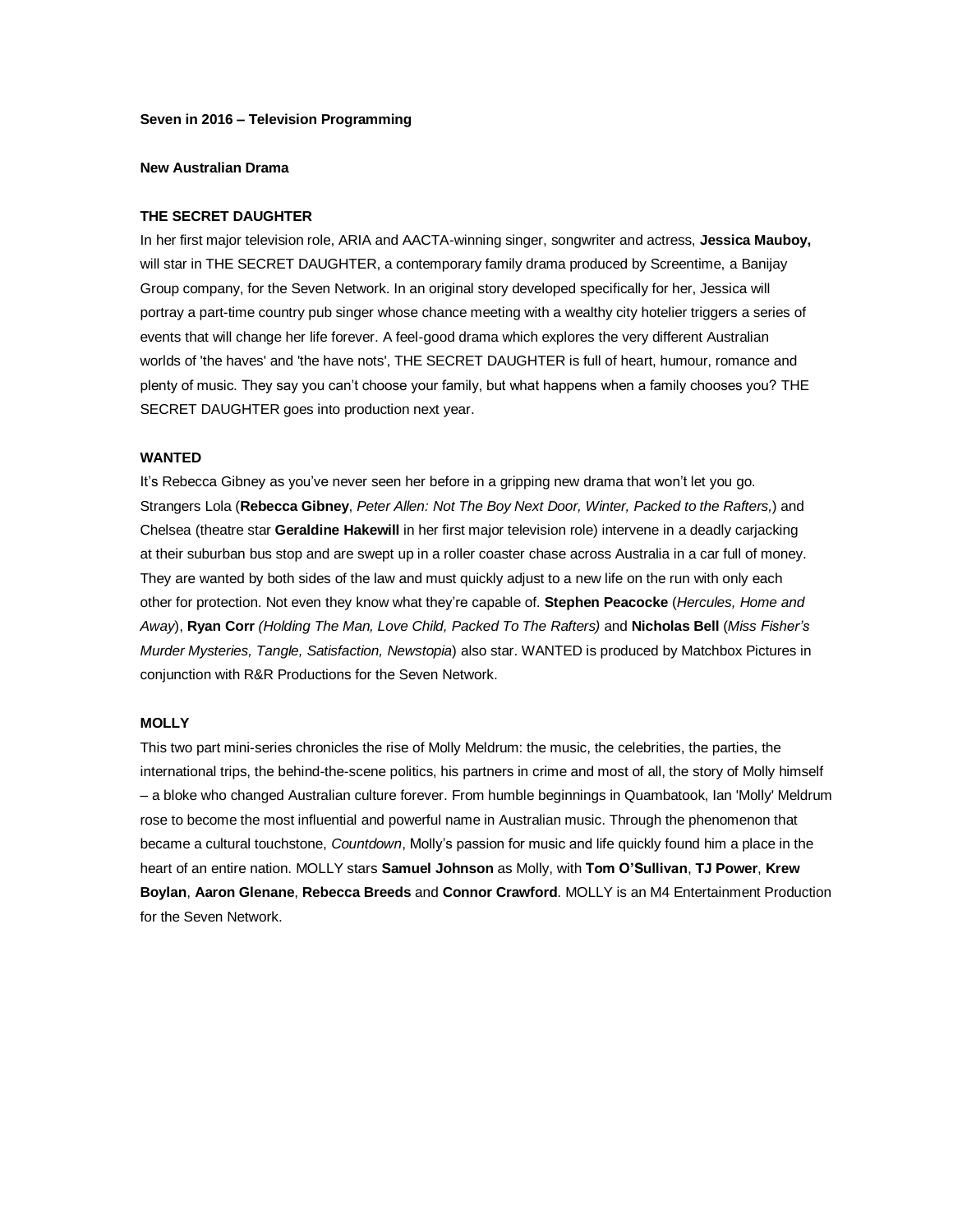### **New Australian Productions**

### **SUNDAY NIGHT TAKEAWAY**

The only series on TV that says "Don't just watch the ads – win them!" is headed to primetime on Seven with a host of jaw-dropping stunts, hilarious surprises and mind-boggling shocks for the studio audience and viewers at home. Based on the BAFTA-winning hit UK series *Saturday Night Takeaway*, hosted by award winners Ant and Dec, this brilliant, original and inventive series puts a fresh spin on the live entertainment and variety genre. A-list superstars will join the fun live in the studio, but not even the biggest stars are safe with some of the most extravagant and ambitious celebrity pranks ever-to-be-seen on TV. One lucky member of the studio audience will be given the chance to play for the contents of a commercial break in Win the Ads, with spectacular prizes including cars and holidays on offer. Each show will end in spectacular style as some of the world's biggest and best performers grace the Takeaway stage for a one-off performance that will come with its own unique surprise! SUNDAY NIGHT TAKEAWAY will be must-see TV!

## **KISS BANG LOVE**

Kiss your way to love in the provocative new dating format from the creators of *Married at First Sight*. Research shows that kissing is a powerful tool in our search for the right partner so in a radical new TV experiment, we put this to the test. Ten Aussie singles will be matched with 15 potential partners. Most are strangers. Some are acquaintances. Others may be former lovers. They'll skip the awkward dates and try to kiss their way to love before deciding who to take on a romantic holiday. Will a pash lead to passion? Is one smitten after a smooch? Can a kiss from a stranger end in love?

## **THE DAY THE CASH CAME**

What would you do if a life-changing briefcase of cash appeared on your doorstep? Blow it all on a spending spree, or spend the money wisely and invest in a brighter future? This ground-breaking new social experiment tests the latest theory that people should be trusted to make their own decisions about how they're helped financially, and that simply handing them large sums of cash could be the most effective solution. We'll follow families as they're gifted a lump sum of cash – no strings attached – and the impact and repercussions the new money has on them and the people around them. With the help of a financial advisor, they have to work out what to do with the money. Every decision must be their own - their advisor cannot force them to do anything. Could turning their fortunes around really be as simple as handing them an enormous sum of money? Experience the heartwarming highs and crushing lows as these families' lives are changed forever.